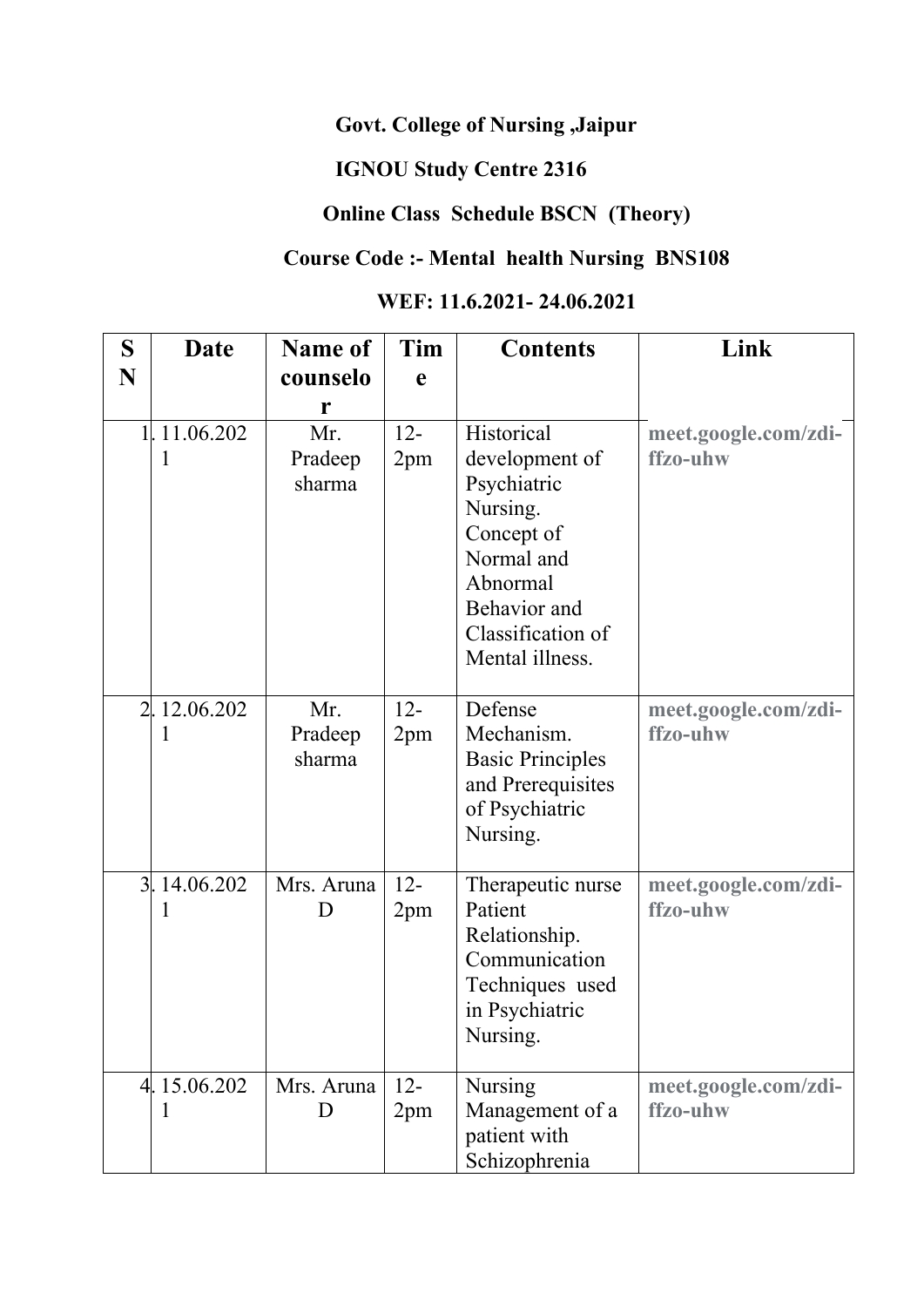| 5. 16.06.202<br>I        | Mr. Srikant<br>Lata      | $12 -$<br>2pm | <b>Nursing</b><br>Management of a<br>patient with<br>Affective<br>Disorders.                                                                                                     | meet.google.com/zdi-<br>ffzo-uhw |
|--------------------------|--------------------------|---------------|----------------------------------------------------------------------------------------------------------------------------------------------------------------------------------|----------------------------------|
| 6.17.06.202<br>I         | Mr. Srikant<br>Lata      | $12 -$<br>2pm | Nursing<br>Management of a<br>patient with<br>Organic Brain<br>Disorders.                                                                                                        | meet.google.com/zdi-<br>ffzo-uhw |
| 7. 18.06.202<br>1        | Mr.<br>Pradeep<br>sharma | $12 -$<br>2pm | <b>Neurotic Stress</b><br>and Somatoform<br>Disorders.<br><b>Nursing</b><br>Management of a<br>patient with<br><b>Neurotic Stress</b><br>related and<br>Somatoform<br>Disorders. | meet.google.com/zdi-<br>ffzo-uhw |
| 8. 19.06.202<br>1        | Mr.<br>Pradeep<br>sharma | $12 -$<br>2pm | Psychiatric<br>Substances use<br>disorders.<br>Nursing<br>Management of<br>mental disorders<br>in Children and<br>Adolescents.                                                   | meet.google.com/zdi-<br>ffzo-uhw |
| $9\sqrt{21.06.202}$<br>1 | Mrs. shelly<br>Kapoor    | $12 -$<br>2pm | Role of<br>Psychiatric Nurse<br>in Various<br>Therapies.                                                                                                                         | meet.google.com/zdi-<br>ffzo-uhw |
| 1022.06.221              | Mrs. shelly<br>Kapoor    | $12 -$<br>2pm | <b>Nursing</b><br>Management of<br>Psychiatric<br>Emergencies.                                                                                                                   | meet.google.com/zdi-<br>ffzo-uhw |